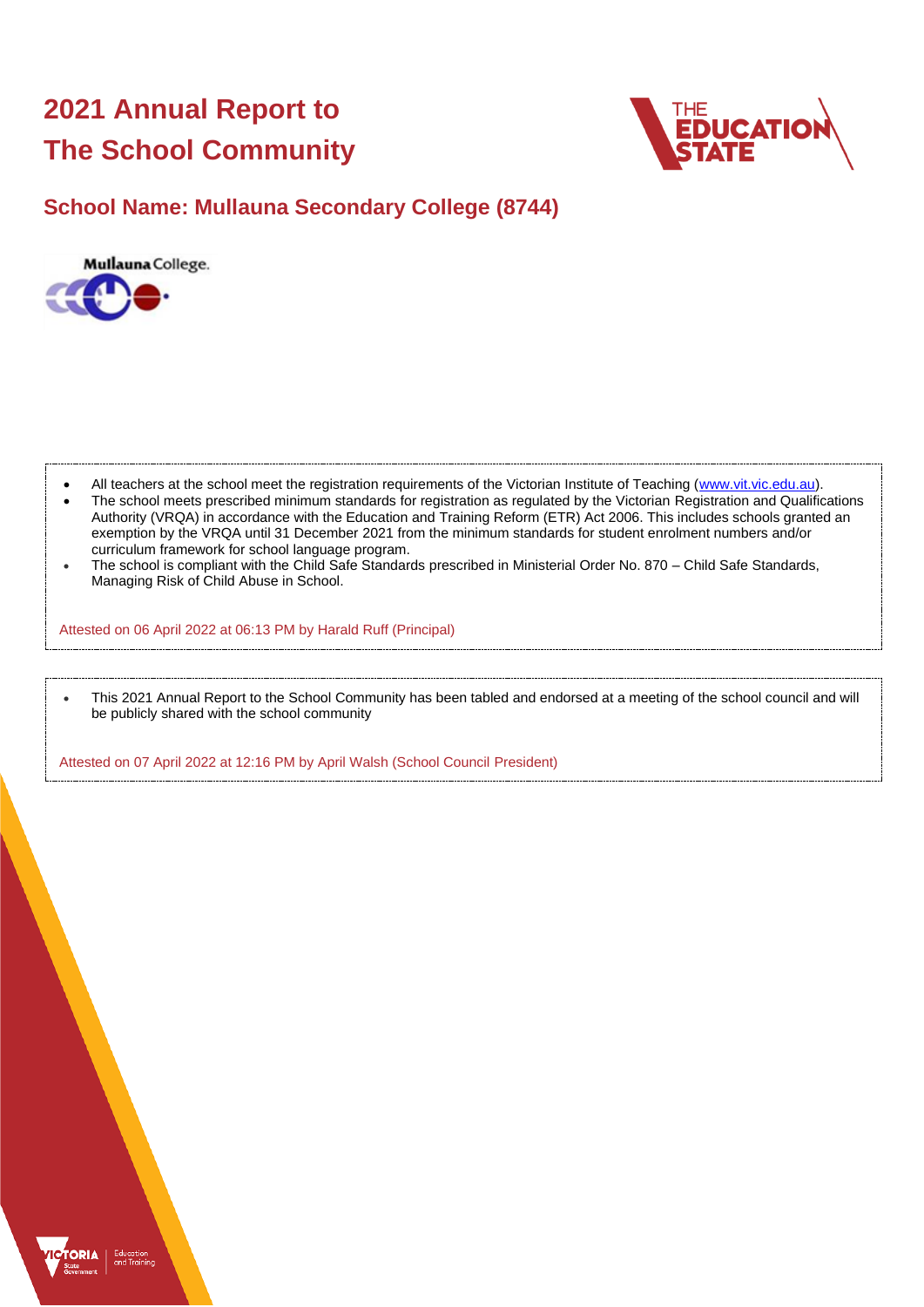

# How to read the Annual Report

## What does the *'About Our School'* commentary section of this report refer to?

The 'About our school' commentary provides a brief background on the school, an outline of the school's performance over the year and future directions.

The 'School Context' describes the school's vision, values and purpose. Details include the school's geographic location, size and structure, social characteristics, enrolment characteristics and special programs.

The 'Framework for Improving Student Outcomes (FISO)' section includes the improvement initiatives the school has selected and the progress they have made towards achieving them through the implementation of their School Strategic Plan and Annual Implementation Plan.

## What does the *'Performance Summary'* section of this report refer to?

The Performance Summary includes the following:

#### **School Profile**

- student enrolment information
- the school's 'Student Family Occupation and Education' category
- a summary of parent responses in the Parent Opinion Survey, shown against the statewide average for Secondary schools
- school staff responses in the area of School Climate in the School Staff Survey, shown against the statewide average for Secondary schools

#### **Achievement**

- English and Mathematics for Teacher Judgements against the curriculum
- English and Mathematics for National Literacy and Numeracy tests (NAPLAN)
- all subjects for Victorian Certificate of Education (VCE) examinations

#### **Engagement**

Student attendance and engagement at school, including:

- how many Year 7 students remain at the school through to Year 10
- how many exiting students go on to further studies or full-time work

#### **Wellbeing**

Student responses to two areas in the Student Attitudes to School Survey:

- Sense of Connectedness
- Management of Bullying

Results are displayed for the latest year and the average of the last four years (where available). As NAPLAN tests were not conducted in 2020, the NAPLAN 4-year average is the average of 2018, 2019 and 2021 data in the 2021 Performance Summary.

### Considering COVID-19 when interpreting the Performance Summary

The Victorian community's experience of COVID-19, including remote and flexible learning, had a significant impact on normal school operations in 2020 and 2021. This impacted the conduct of assessments and surveys. Readers should be aware of this when interpreting the Performance Summary.

For example, in 2020 and 2021 school-based surveys ran under changed circumstances, and NAPLAN was not conducted in 2020. Absence and attendance data during this period may have been influenced by local processes and procedures adopted in response to remote and flexible learning.

Schools should keep this in mind when using this data for planning and evaluation purposes.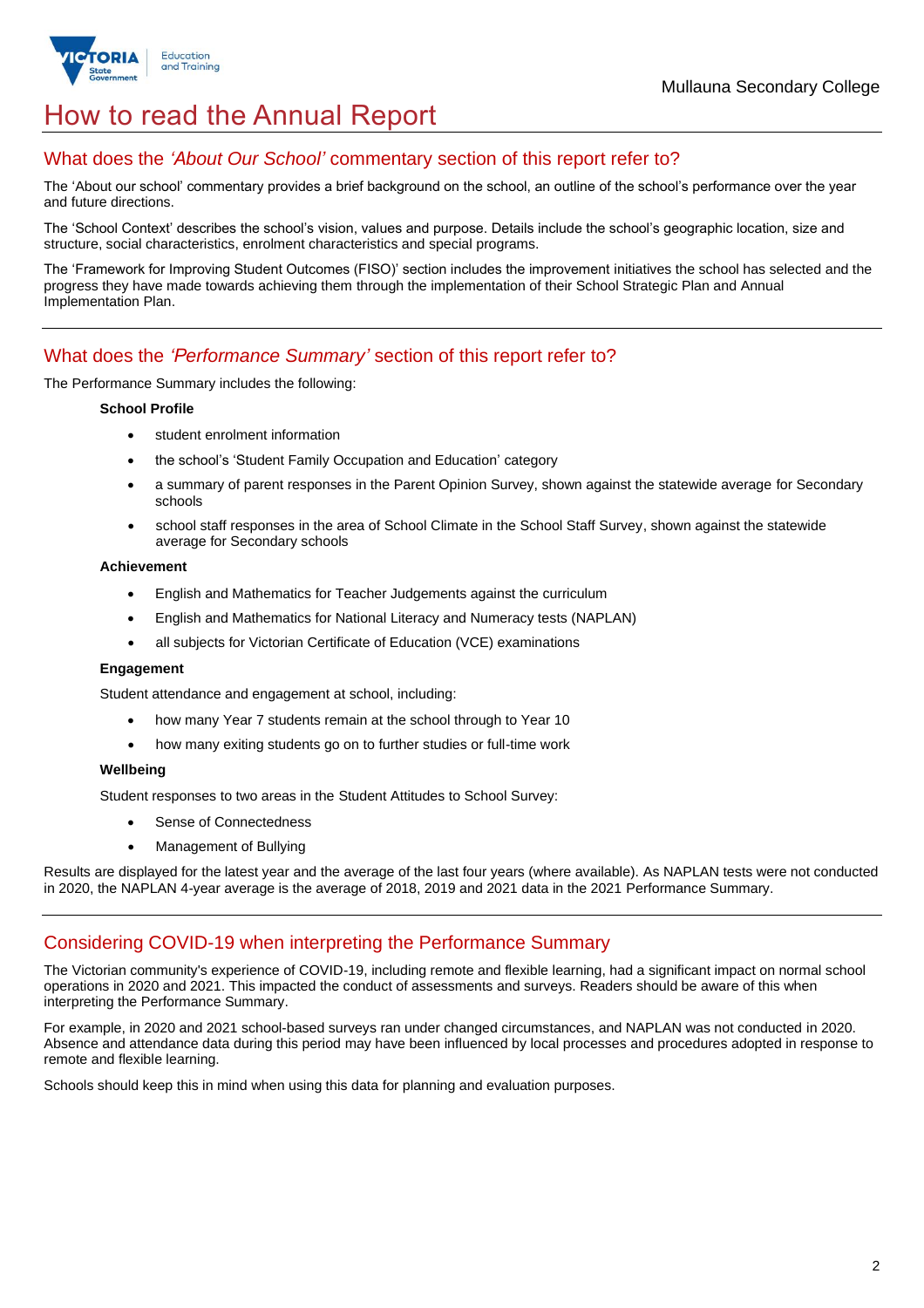

# How to read the Annual Report (continued)

### What do *'Similar Schools'* refer to?

Similar Schools are a group of Victorian government schools with similar characteristics to the school.

This grouping of schools has been created by comparing each school's socio-economic background of students, the number of non-English speaking students and the school's size and location.

### What does *'NDP'* or '*NDA*' mean?

'NDP' refers to no data being published for privacy reasons or where there are insufficient underlying data. For example, very low numbers of participants or characteristics that may lead to identification will result in an 'NDP' label.

'NDA' refers to no data being available. Some schools have no data for particular measures due to low enrolments. There may be no students enrolled in some year levels, so school comparisons are not possible.

Note that new schools only have the latest year of data and no comparative data from previous years. The Department also recognises unique circumstances in Specialist, Select Entry, English Language, Community Schools and schools that changed school type recently, where school-to-school comparisons are not appropriate.

## What is the *'Victorian Curriculum'*?

The Victorian Curriculum F–10 sets out what every student should learn during his or her first eleven years of schooling. The curriculum is the common set of knowledge and skills required by students for life-long learning, social development and active and informed citizenship.

The Victorian Curriculum is assessed through teacher judgements of student achievement based on classroom learning.

The curriculum has been developed to ensure that school subjects and their achievement standards enable continuous learning for all students, including students with disabilities.

The 'Towards Foundation Level Victorian Curriculum' is integrated directly into the curriculum and is referred to as 'Levels A to D'.

'Levels A to D' may be used for students with disabilities or students who may have additional learning needs. These levels are not associated with any set age or year level that links chronological age to cognitive progress (i.e., there is no age expected standard of achievement for 'Levels A to D').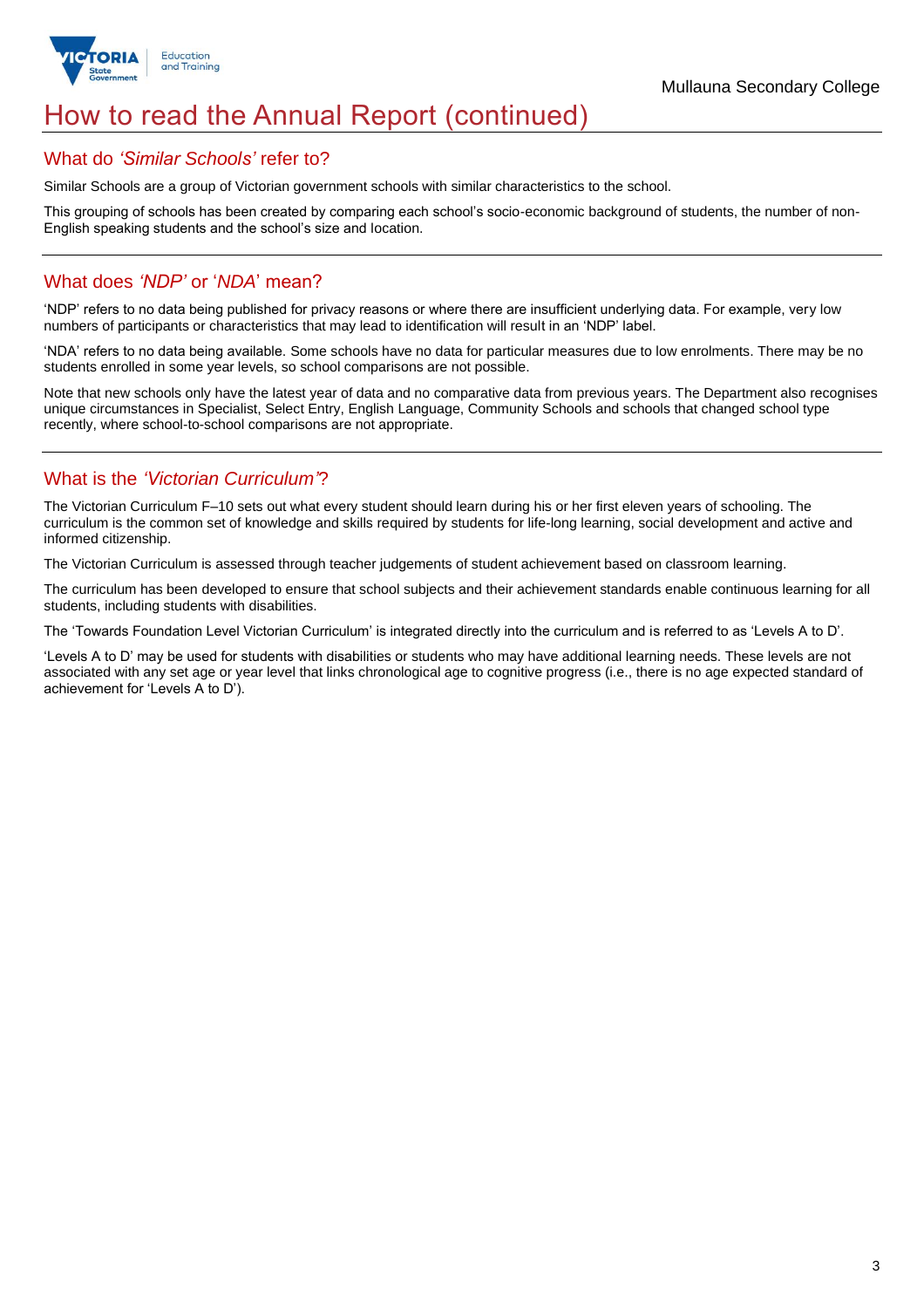



# **About Our School**

## School context

Mullauna is a co-educational, Year 7–12 state secondary college located in Mitcham. The student enrolment grew in 2021 with 527 students and a gender mix of slightly more boys than girls. There are 19% of students with English as an Additional Language (EAL) background and 2% of students from an Aboriginal or Torres Strait Islander background. Due to the COVID-19 restrictions of 2021, there were international students who were not able to gain re-entry into Australia in time for the start of the school year. The number of international students enrolled decreased to 12 students and two international students still living overseas, formally suspended their enrolments for 2020 and 2021. Two international students who completed Year 12 in 2021 have successfully gained access to tertiary education, with one of them receiving a scholarship. Five new international students are expected to start in 2022.

The socio-economic profile of the school remained in the low-medium band in 2021, the same as for 2020, after being in the medium range in 2019. Perhaps this change reflects a variation in the DET metrics as the Student Family Occupation and Education Index (SFOE) decreased to 0.2916, compared with 0.30 in 2020, 0.33 in 2019 and 0.41 in 2016. This continued steady trend of a decrease in the SFOE index should be expected to reflect a higher level of educational completion by parents, and overall improvement of the socio-economic circumstances within the school community.

The college operates in two sub-schools: Junior and Senior. In the Junior School, Mullauna has an engaging curriculum that includes core, elective and inter-disciplinary programs: Challenge at Years 7 and 8, and SkillZ@Mullauna at Year 9. Excel is a selective program for high-performing students that operates from Years 7 to 10. The Senior School structure promotes the acceleration (advanced placement) of Year 10 students into VCE Studies. Senior School students undertake an academic VCE with access offered in VET subjects through the Mullum cluster. Thus, all students have access to a successful future pathway. The college offers a long-established International Students Program with homestay placements, specialist English language teachers and tutors both in class time and after school.

In 2021, the college employed 55.6 equivalent full time staff: 38.5 teachers, 3 Leading Teachers, 2.9 Learning Specialists, 2.9 principal class and 13.3 Education Support staff.

## Framework for Improving Student Outcomes (FISO)

The ongoing world-wide COVID-19 pandemic continued to impact significantly on the state of Victoria in 2021. Schools were once again required to be adaptable and to deliver their teaching and learning programs on campus and in a method that was described as 'remote and flexible learning'. The latter entailed teaching the curriculum and assessing students' progress via on-line learning formats. The experience gained in 2020 greatly assisted the process, with a continued view to keeping students' contact with school as regular and routine as possible.

Mullauna College continued to evaluate student learning needs and used this to identify the most appropriate, accessible, common-sense and consistent measures for implementing further remote learning, all through the lens of the 2020 experience. This included responding to a Survey Monkey that was sent to students and families in 2020, and our program was reviewed after consideration of the feedback that had been provided; this included:

- Parents and students commented on the time that it took students to complete work in remote learning.
- Students' workload across all subjects.

In response staff who were asked to allow catch up time in scheduled class time and not set homework for years 7 to 10 students, other than reading a novel.

Mullauna College continued to run the timetable as published on Compass for all year levels. In this way there was no difference in students' schedules when they transitioned from remote to on-campus learning. Students were set tasks based on the planned curriculum, however, they were adapted to suit a remote learning situation. These tasks included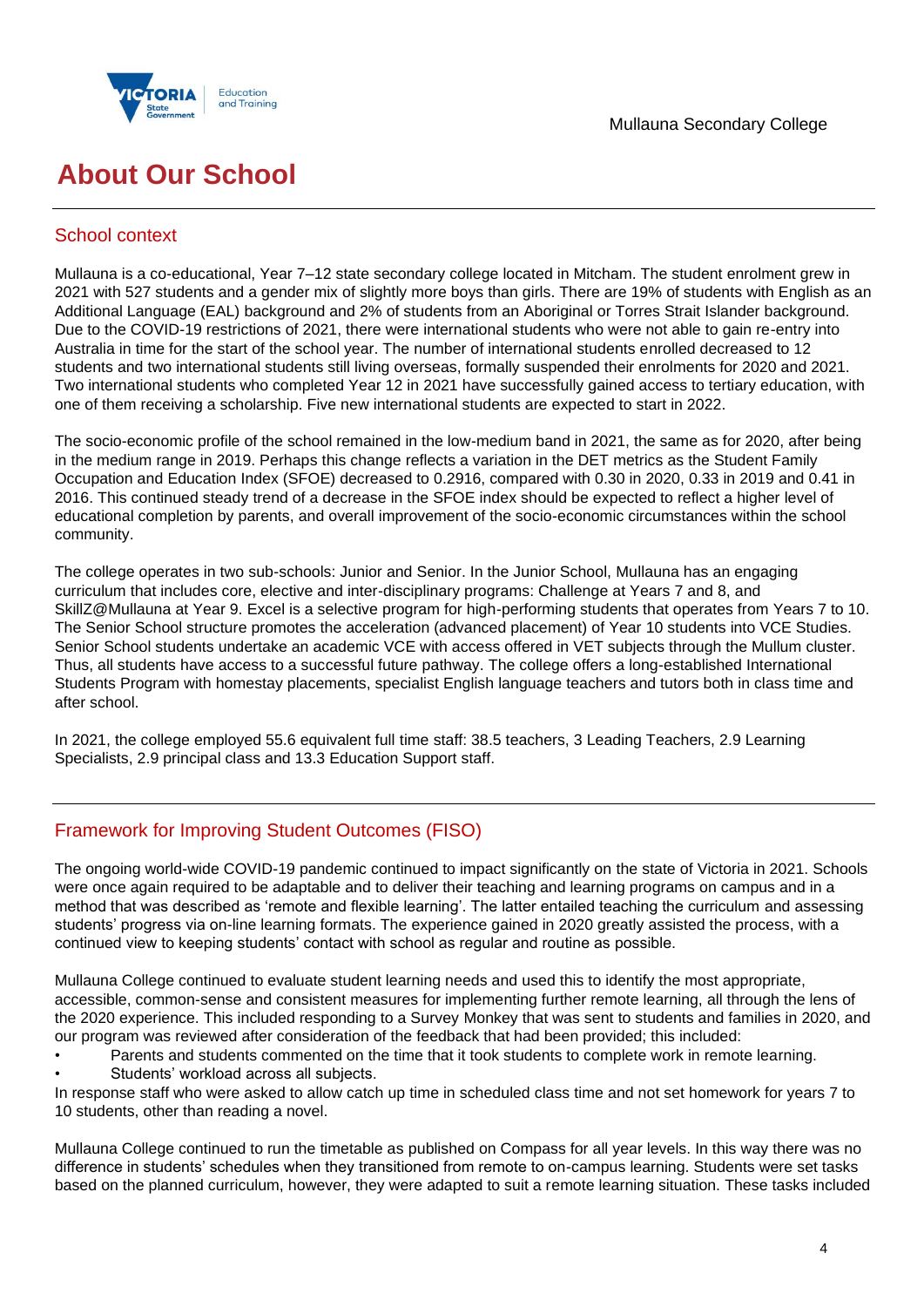

direct teacher instruction as well as self-paced tasks. Teachers were advised that as a minimum, all classes were expected to have at least one face-to-face live meeting with their teacher each week.

Support to student learning in the form of the Teacher Aides (Program for Students with a Disability), MYLNS (Middle Years Literacy & Numeracy Strategy), the Tutor Learning Initiative and QuickSmart continued both during periods of on-site and remote learning & teaching.

As a school, the meeting schedule was maintained using Zoom, thus staff were able to continue to collaborate across the school. The AIP actions relating to curriculum planning and assessment and building practice excellence were able to be actioned, however, the plans for Professional Learning Communities (PLCs) had to be postponed. All professional learning centred on building staff capability in the delivery of student engagement and wellbeing, and of remote teaching and learning. The college leadership was very intentional in ensuring that the impact of the increase in staff workload, which was caused by on-line learning, was minimised as far as possible.

### Achievement

In the 2021 School Performance Report, Mullauna's overall performance was placed in the category of 'Renew'. This categorised the school's performance and improvement as consistently strong over a three year period, but static and possibly declining in some aspects; this was a decline compared with the highest level of 'Influence' attained by Mullauna in 2018.

In 2021, the VCE results ranked Mullauna just below the state median for this year and but above the state median for the four-year average 2018 - 2021. The Mean VCE study score was 29.2, an increase on the 28.0 the previous year, and the college performed below the average for Similar Schools. 8% of subject study scores were over 40 (double that of 2020) and 46% of Study Scores were above 30. Of note, one Year 12 student gained a perfect study score of 50 in Biology. 11% of ATARs were over 90, 26% of ATARs over 80 and 37% of ATARs were over 70. The dux of the college achieved a score of 98.3, closely followed by two students on 98.25 and 98.2. Four students were awarded the VCE Baccalaureate. Given that this was the second consecutive difficult VCE year experienced by this Year 12 cohort, the college is especially pleased that 100% of students satisfactorily completed their VCE. In 2021, 10% of Year 12 students undertook at least one VET unit of competence, however, the satisfactory completion of VET studies was lower again in 2021 than in 2020 (79%) and also compared with previous years, with 64% of students satisfactorily completing their units of competence.

In 2021, Years 7 – 10 student learning outcomes remained strong with performances significantly above the state average for government schools, and also generally above Similar Schools. Within the Victorian Curriculum, Mullauna continued to perform notably above the level of Similar Schools in Maths and in English.

NAPLAN tests were again conducted in Victoria in 2021, after Covid-19 caused them to be cancelled in 2020. All NAPLAN results for Reading were above the college four-year average, Similar Schools and the State average. There was also a high level of achievement in Year 9 Numeracy across the three measures reported, but Year 7 Numeracy saw a small decrease in the four-year average and was also below Similar Schools. NAPLAN Learning Gain from Year 7 (2019) to Year 9 (2021) was pleasing, with all NAPLAN item measures at least at the expected 25% of the cohort, and above Similar Schools for all items / measures.

### Engagement

Student attendance at Mullauna has improved steadily, but saw an increase in 2021, where the average number of days absence was 14.3 days per student; this was better than the state average (21.0) and the rate for Similar Schools (16.0). The ongoing impact of the Covid-19 pandemic was a likely feature in this increase, that still sits just below the four-year average of 14.8. In 2021, 11% (approx. 61 students – primarily in Years 9, 10 and 11) of the total enrolment had 30+ days' absence and the average rate of student absences can be particularly amplified by the number of students with long-term absences such as 'school refusers' and students with chronic illness. These long-term absent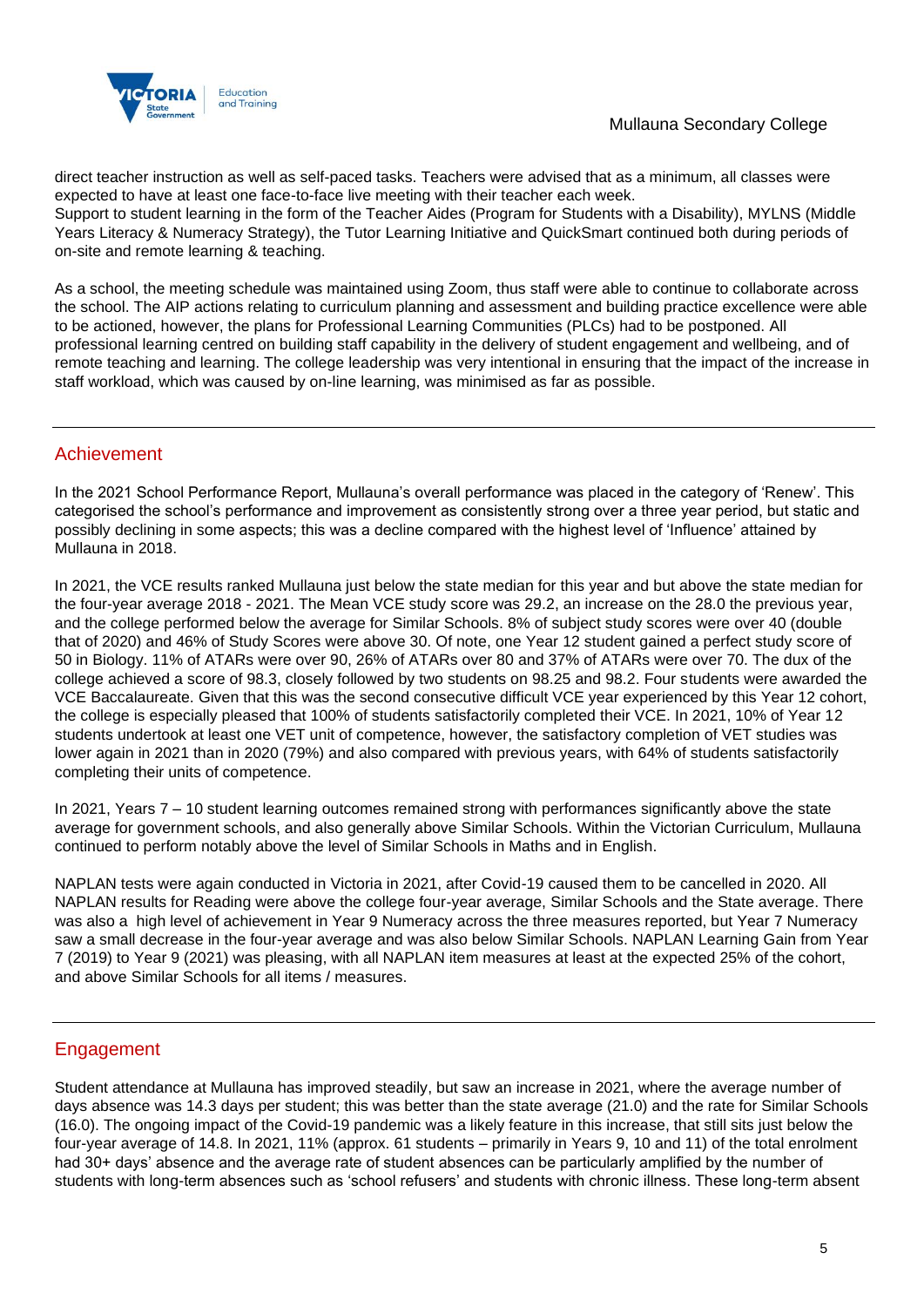

students receive ongoing support from the college. Improvement in student attendance with appropriate targeted actions is a focus within the Strategic Plan. The college set a target of 90% minimum attendance for all year levels and in 2021 this target was again met or exceeded in all year levels.

The college actively implements strategies to monitor and reduce student absences. An SMS message is sent to the parents of absent students after recess each day. Year Level Coordinators directly manage students arriving late to school, monitor student attendance daily, follow up frequent student absences with families and conduct home visits and wellbeing checks for children who are school refusers. Where necessary, they are supported by the Wellbeing and Principal teams. VCE students require a medical certificate to have an absence approved for days when assessment outcomes are scheduled. During remote learning, student attendance was very closely monitored and the regular phone calls from all staff ensured that such a high percentage of students stayed connected with their studies.

The student retention rate for the percentage of students remaining at Mullauna from Year 7 to Year 10 declined slightly in 2021 with a rating of 77.8%, down from 80.4%. The rate is above the median for all state schools and just above that for Similar Schools. In 2021, the number of students exiting in Years 10 to 12 to engage in further studies and full time employment was just below the rating for Similar Schools but above the state average.

Improving Student Engagement & Wellbeing remains a focus for the college. With the challenges of 2020 and 2021, the college continued to strengthen student connectedness on campus and in remote learning. Where possible, teachers delivered a comprehensive co-curricular program that provided opportunities for students to participate in sport, music, leadership, camps, and community service. In Term 4, despite the COVID-19 restrictions, it was a priority to ensure that the new 2022 Year 7s could participate in Orientation Day and the program was a great success.

## **Wellbeing**

From the very first discussions regarding 'remote and flexible learning' the college approached all decisions and strategies through the lens of student and staff wellbeing; this continued in 2021.

With the experience gained in 2020, the program that focussed on supporting all students and staff was continued from the first week of the sixth (and to date, final) lockdown. Procedures were implemented by Student Health and Wellbeing Team to maintain contact with students identified as 'at risk' or needing extra support. All Mullauna staff were allocated a group of students whom they were to monitor, and to make weekly then fortnightly wellbeing check-in phone calls. Compass Chronicles were set up for classroom teachers to monitor positive engagement of students as well as engagement concerns. Additionally, all staff were allocated to members of the Leadership Team for weekly wellbeing regular checks. In this way, the leadership team was able to accurately monitor how staff were going in terms of delivering their remote teaching, workload and wellbeing.

Students' reactions to learning remotely was mixed. A number of students who had been disengaged connected strongly with the learning in some classes. When asked, these students said they liked being able to ask questions of the teacher without other students hearing. Some students did not engage well with the remote learning experience as demonstrated by not interacting on Zoom and/or not submitting Learning Tasks. The feedback from the Mullauna parents was extremely positive in terms of the wellbeing support their child was receiving and the quality of teaching and learning that their children's teachers were delivering under extreme and unusual circumstances. Supporting the re-engagement of students remains a priority for the school.

Throughout the renewed difficulties and demands of 2021, parent endorsement of the college's practices was very gratifying, in fact increasing on 2020's 83.6% to 86.1%. Parents again rated Mullauna well above the state average of 72.4% positive responses in General School Satisfaction. Unsurprisingly, a second such challenging teaching year led to the School Staff Survey showing a small decrease in Positive School Climate with 62.4% positive responses, but which is still well above that for state secondary colleges.

After the 2020 annual Student Attitudes to School Survey was cancelled due to remote learning, it was fortunate that it was able to be conducted again in 2021. Unsurprisingly, our students indicted a reduction in their Sense of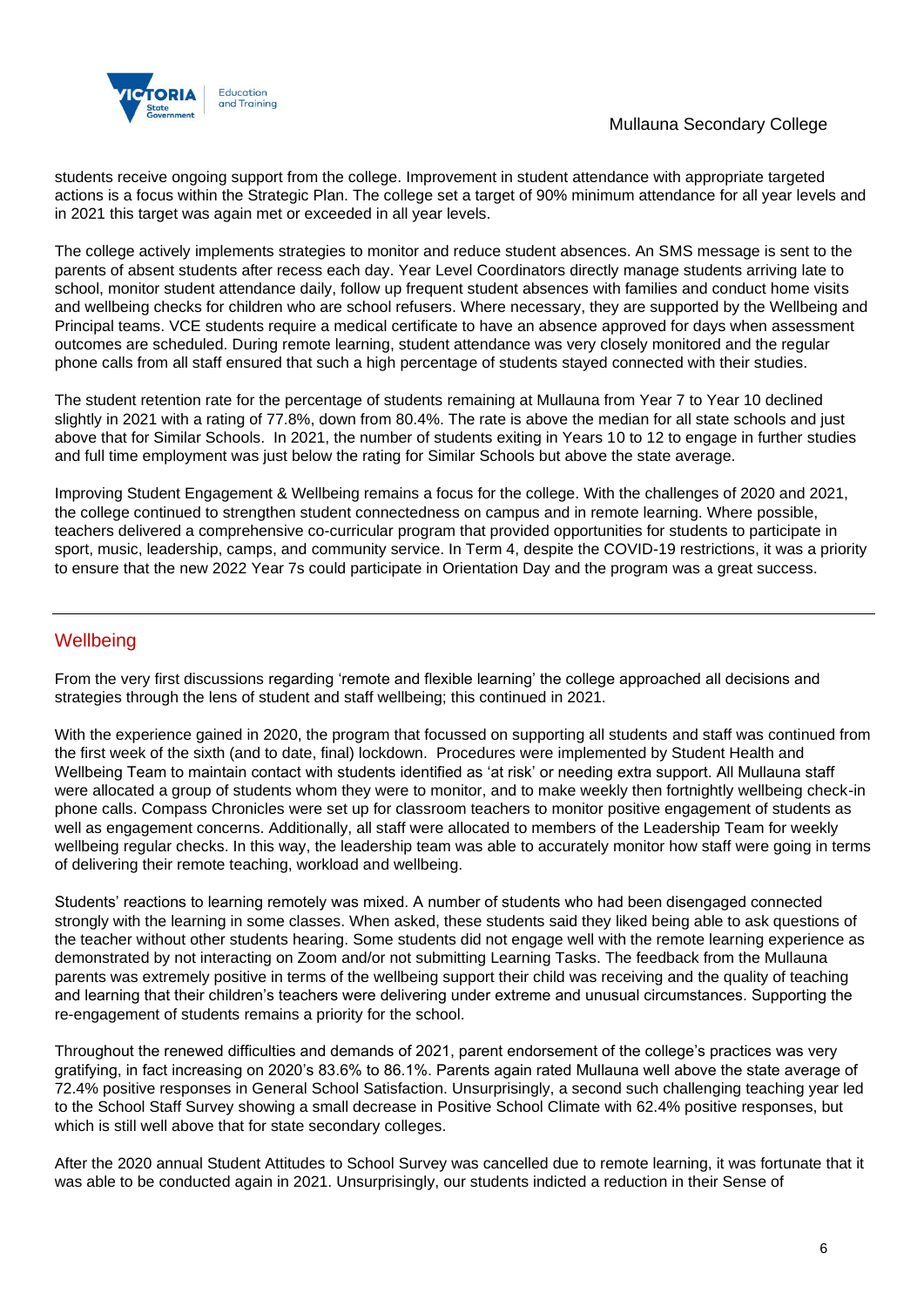

Connectedness to the college, with a school precent endorsement of 47.3%, significantly below the four-year average, and lower than both Similar Schools and the State average. This has led to this factor being a major focus in our 2022 Annual Implementation Plan Wellbeing Key Improvement Strategies.

## Finance performance and position

All funds received from the Department, or raised by the school, have been expended, or committed to subsequent years, to support the achievement of educational outcomes and other operational needs of the school consistent with Departmental policies, school council approvals and the intent / purposes for which funding was provided or raised.

The Mullauna College Total Operating Revenue for 2021 was \$6,835,514 and the Total Operating Expenditure was \$6,885,656. The Net Operating Deficit of \$50,141 was again inflated during the year as the college had medically vulnerable staff members who were exempted from working on campus for extended periods of time. When learning resumed on campus, Casual Relief Teachers (CRTs) were required to be employed to cover these classes as the staff members continued to work remotely. A further expenditure challenge for the college is our determination to maintain VCE pathways for our students in the current small cohorts, meaning several small VCE classes are running.

Due to the circumstances of 2020 being repeated in 2021, the SRP deficit will not be offset from funds received through the International Students Program nor the hire of school facilities, other than the monthly rent from the Tinkabell Early Learning Centre proprietor. In the past, through prudent financial management, the college has been able to use reserves to maintain a strong financial position. The aftermath of the COVID-19 years in 2020 and 2021 will continue to impact on the financial operations of the college.

> **For more detailed information regarding our school please visit our website at [www.mullauna.vic.edu.au](file:///C:/Users/02384173/Downloads/www.mullauna.vic.edu.au)**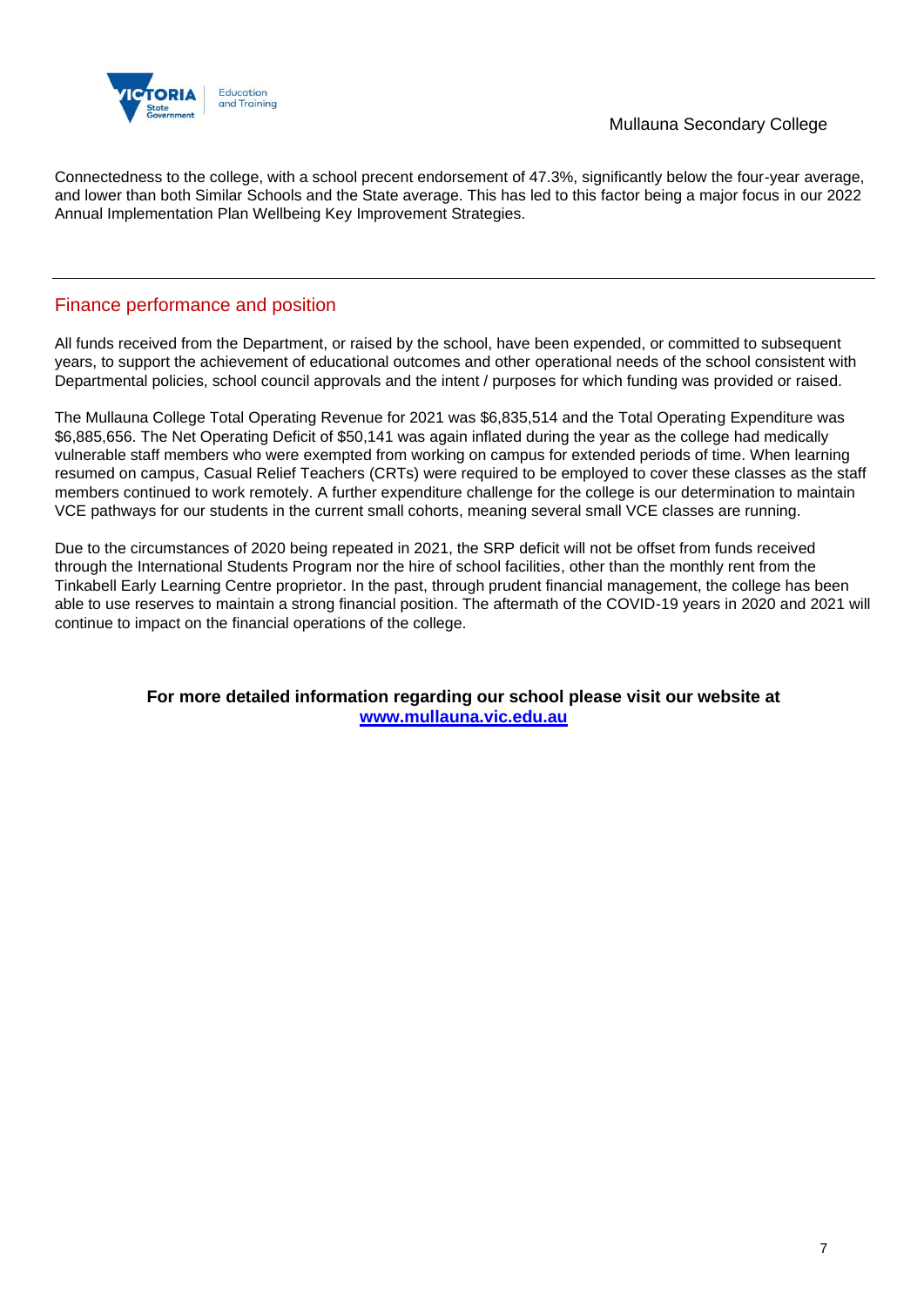# **Performance Summary**

The Performance Summary for government schools provides an overview of how this school is contributing to the objectives of the Education State and how it compares to other Victorian government schools.

All schools work in partnership with their school community to improve outcomes for children and young people. Sharing this information with parents and the wider school community helps to support community engagement in student learning, a key priority of the Framework for Improving Student Outcomes.

Refer to the 'How to read the Annual Report' section for help on how to interpret this report.

## SCHOOL PROFILE

#### **Enrolment Profile**

A total of 527 students were enrolled at this school in 2021, 253 female and 274 male.

19 percent of students had English as an additional language and 2 percent were Aboriginal or Torres Strait Islander.

#### **Overall Socio-Economic Profile**

The overall school's socio-economic profile is based on the school's Student Family Occupation and Education index (SFOE).

SFOE is a measure of socio-educational disadvantage of a school, based on educational and employment characteristics of the parents/carers of students enrolled at the school. Possible SFOE band values are: Low, Low-Medium, Medium and High. A 'Low' band represents a low level of socio-educational disadvantage, a 'High' band represents a high level of socio-educational disadvantage.

This school's SFOE band value is: Low - Medium

#### **Parent Satisfaction Summary**

The percent endorsement by parents on their school satisfaction level, as reported in the annual Parent Opinion Survey.

Percent endorsement indicates the percent of positive responses (agree or strongly agree) from parents who responded to the survey.



#### **School Staff Survey**

The percent endorsement by staff on School Climate, as reported in the annual School Staff Survey.

Percent endorsement indicates the percent of positive responses (agree or strongly agree) from staff who responded to the survey. Data is suppressed for schools with three or less respondents to the survey for confidentiality reasons.

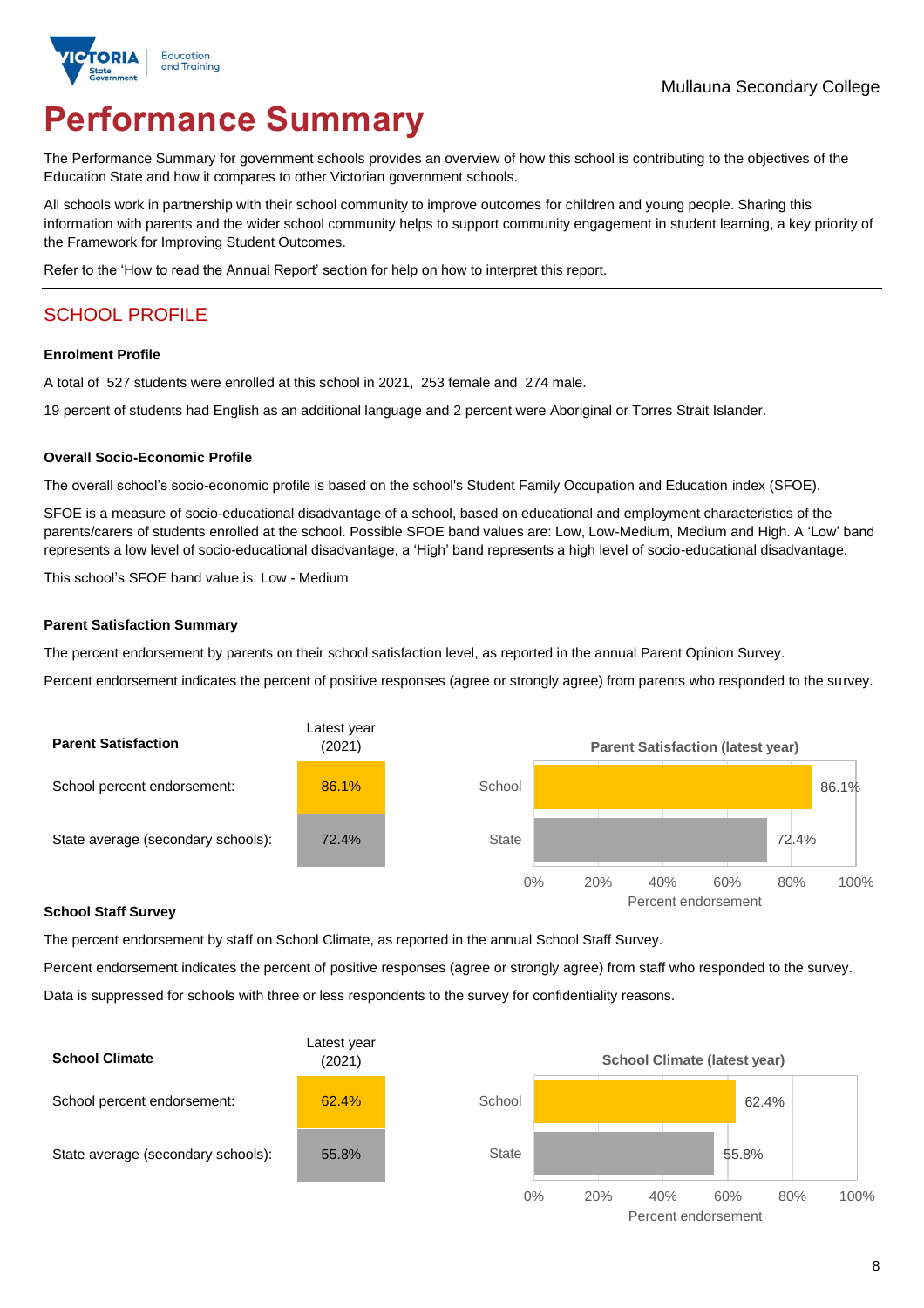

## ACHIEVEMENT

*Key: 'Similar Schools' are a group of Victorian government schools that are like this school, taking into account the school's socioeconomic background of students, the number of non-English speaking students and the size and location of the school.*

#### **Teacher Judgement of student achievement**

Percentage of students working at or above age expected standards in English and Mathematics.



| <b>Mathematics</b><br>Years 7 to 10                               | Latest year<br>(2021) |  |
|-------------------------------------------------------------------|-----------------------|--|
| School percent of students at or above age<br>expected standards: | 89.1%                 |  |
| Similar Schools average:                                          | 73.2%                 |  |
| State average:                                                    | 65.3%                 |  |

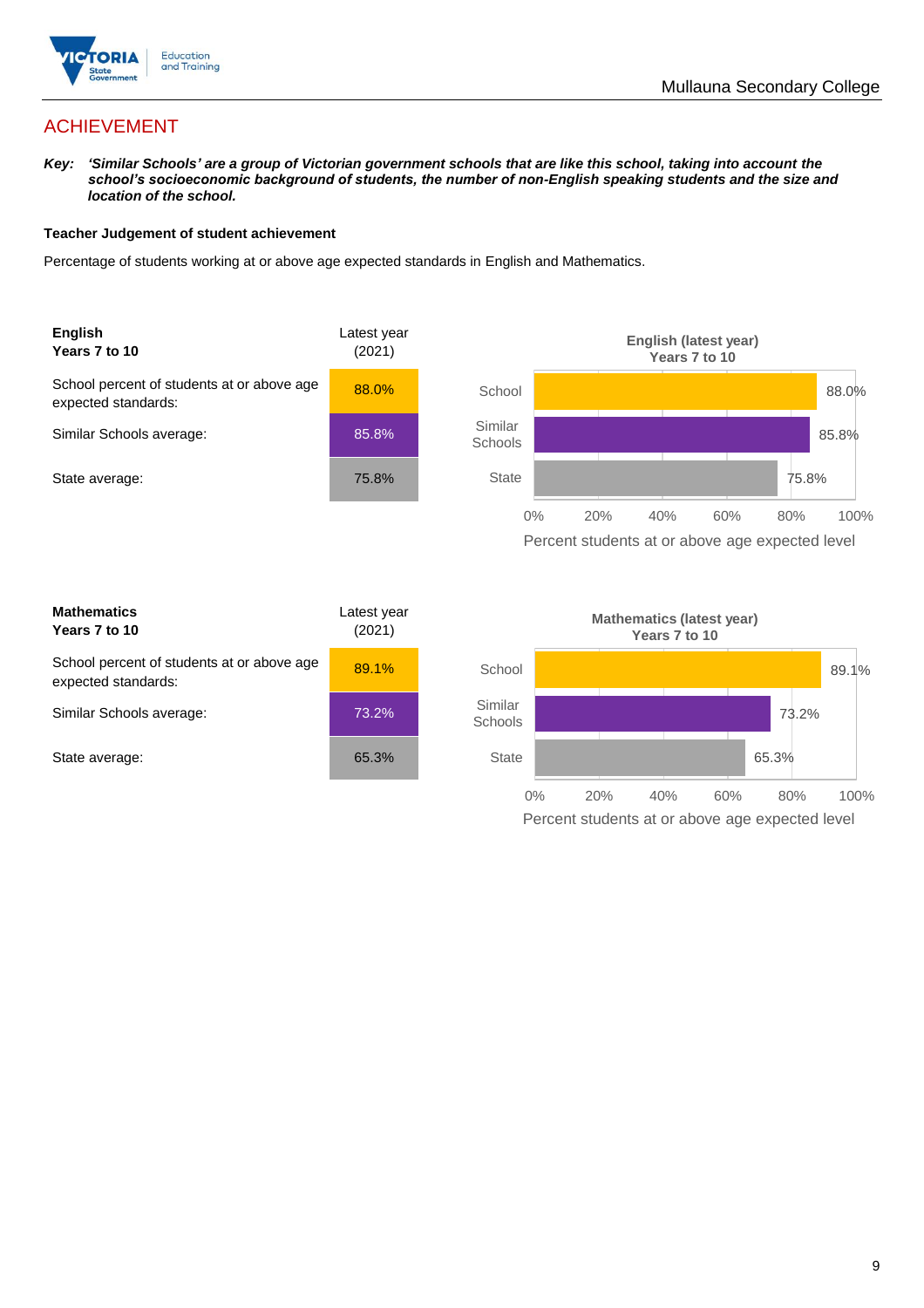

# ACHIEVEMENT (continued)

*Key: 'Similar Schools' are a group of Victorian government schools that are like this school, taking into account the school's socioeconomic background of students, the number of non-English speaking students and the size and location of the school.*

#### **NAPLAN**

Percentage of students in the top three bands of testing in NAPLAN.

Note: NAPLAN tests were not conducted in 2020, hence the 4-year average is the average of 2018, 2019 and 2021 data.

| Reading<br>Year <sub>7</sub>                      | Latest year<br>(2021) | 4-year<br>average |                    | <b>NAPLAN Reading (latest year)</b><br>Year <sub>7</sub>  |                                                      |      |
|---------------------------------------------------|-----------------------|-------------------|--------------------|-----------------------------------------------------------|------------------------------------------------------|------|
| School percent of students in<br>top three bands: | 72.6%                 | 66.8%             | School             |                                                           | 72.6%                                                |      |
| Similar Schools average:                          | 69.4%                 | 67.8%             | Similar<br>Schools |                                                           | 69.4%                                                |      |
| State average:                                    | 55.2%                 | 54.8%             | <b>State</b>       |                                                           | 55.2%                                                |      |
|                                                   |                       |                   | 0%                 | 20%<br>40%                                                | 60%<br>80%<br>Percent of students in top three bands | 100% |
| Reading<br>Year 9                                 | Latest year<br>(2021) | 4-year<br>average |                    | <b>NAPLAN Reading (latest year)</b><br>Year 9             |                                                      |      |
| School percent of students in<br>top three bands: | 61.9%                 | 56.2%             | School             |                                                           | 61.9%                                                |      |
| Similar Schools average:                          | 54.8%                 | 56.4%             | Similar<br>Schools |                                                           | 54.8%                                                |      |
| State average:                                    | 43.9%                 | 45.9%             | <b>State</b>       |                                                           | 43.9%                                                |      |
|                                                   |                       |                   | $0\%$              | 20%<br>40%                                                | 60%<br>80%<br>Percent of students in top three bands | 100% |
| <b>Numeracy</b><br>Year <sub>7</sub>              | Latest year<br>(2021) | 4-year<br>average |                    | <b>NAPLAN Numeracy (latest year)</b><br>Year <sub>7</sub> |                                                      |      |
| School percent of students in<br>top three bands: | 65.6%                 | 67.3%             | School             |                                                           | 65.6%                                                |      |
| Similar Schools average:                          | 69.5%                 | 68.3%             | Similar<br>Schools |                                                           | 69.5%                                                |      |
| State average:                                    | 55.2%                 | 55.3%             | <b>State</b>       |                                                           | 55.2%                                                |      |
|                                                   |                       |                   | $0\%$              | 20%<br>40%                                                | 60%<br>80%<br>Percent of students in top three bands | 100% |
| <b>Numeracy</b><br>Year 9                         | Latest year<br>(2021) | 4-year<br>average |                    | <b>NAPLAN Numeracy (latest year)</b><br>Year 9            |                                                      |      |
| School percent of students in<br>top three bands: | 65.7%                 | 60.8%             | School             |                                                           | 65.7%                                                |      |
| Similar Schools average:                          | 55.8%                 | 56.9%             | Similar<br>Schools |                                                           | 55.8%                                                |      |
| State average:                                    | 45.0%                 | 46.8%             | <b>State</b>       |                                                           | 45.0%                                                |      |
|                                                   |                       |                   | $0\%$              | 20%<br>40%                                                | 80%<br>60%<br>Percent of students in top three bands | 100% |

10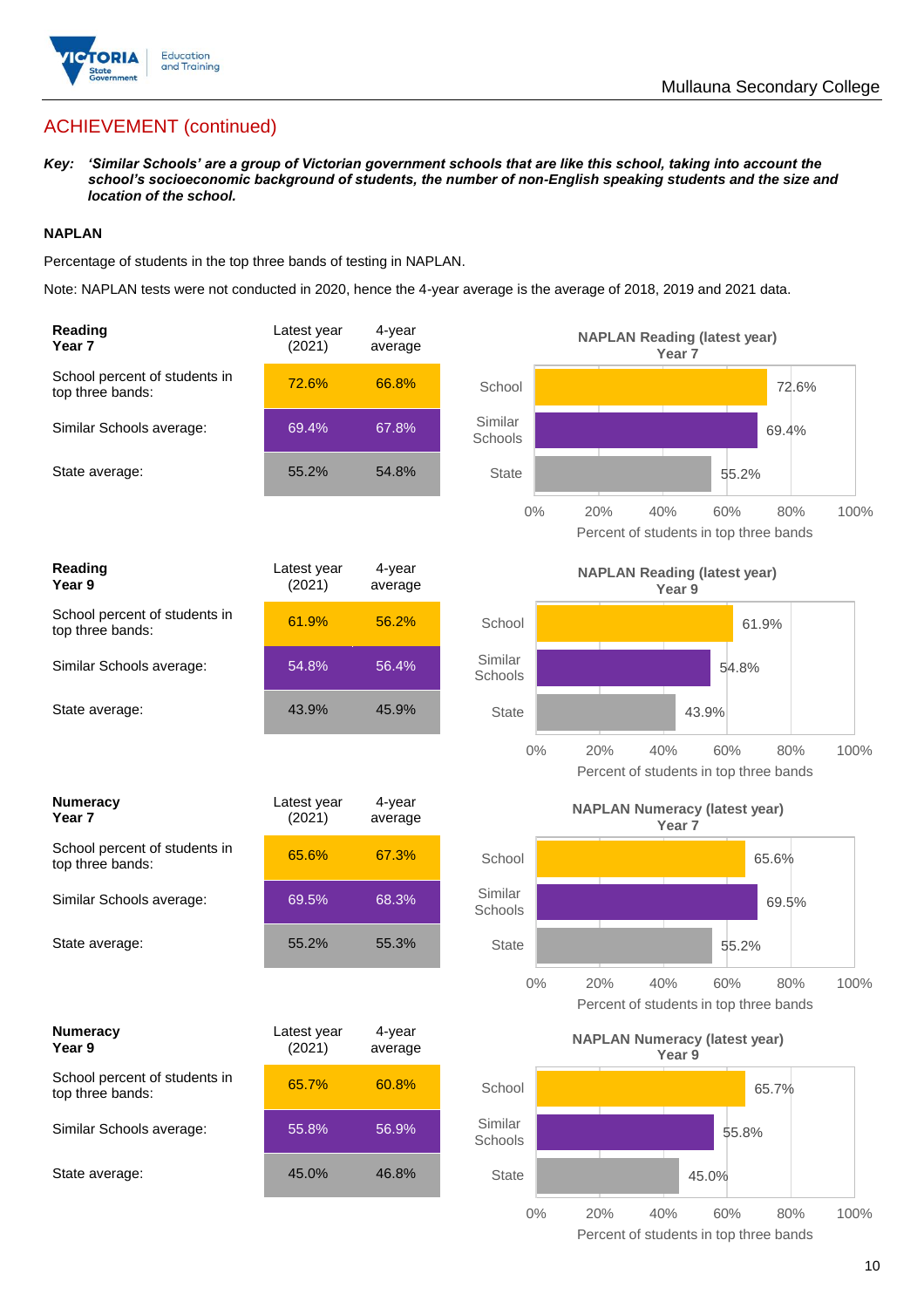

## ACHIEVEMENT (continued)

#### **NAPLAN Learning Gain**

NAPLAN learning gain is determined by comparing a student's current year result relative to the results of all 'similar' Victorian students (i.e., students in all sectors in the same year level who had the same score two years prior). If the current year result is in the top 25 percent, their gain level is categorised as 'High'; middle 50 percent is 'Medium'; bottom 25 percent is 'Low'.

#### **Learning Gain Year 5 (2019) to Year 7 (2021)**



#### **Learning Gain Year 7 (2019) to Year 9 (2021)**

|                             | Low<br>Gain | Medium<br>Gain | High<br>Gain | High Gain<br>(Similar<br>Schools) |                            |            |
|-----------------------------|-------------|----------------|--------------|-----------------------------------|----------------------------|------------|
| Reading:                    | 23%         | 42%            | 34%          | 26%                               | 100%                       |            |
| Numeracy:                   | <b>20%</b>  | 55%            | 25%          | 24%                               | 80%                        |            |
| Writing:                    | <b>25%</b>  | 47%            | 28%          | 26%                               | Percent of students<br>60% | 42%<br>34% |
| Spelling:                   | <b>23%</b>  | 44%            | 33%          | 29%                               | 40%                        | 23%        |
| Grammar and<br>Punctuation: | 23%         | 34%            | 43%          | 25%                               | 20%                        |            |
|                             |             |                |              |                                   | 0%                         |            |

**NAPLAN Learning Gain (latest year) Year 7 - Year 9**

**N** Low Gain **Medium Gain E** High Gain

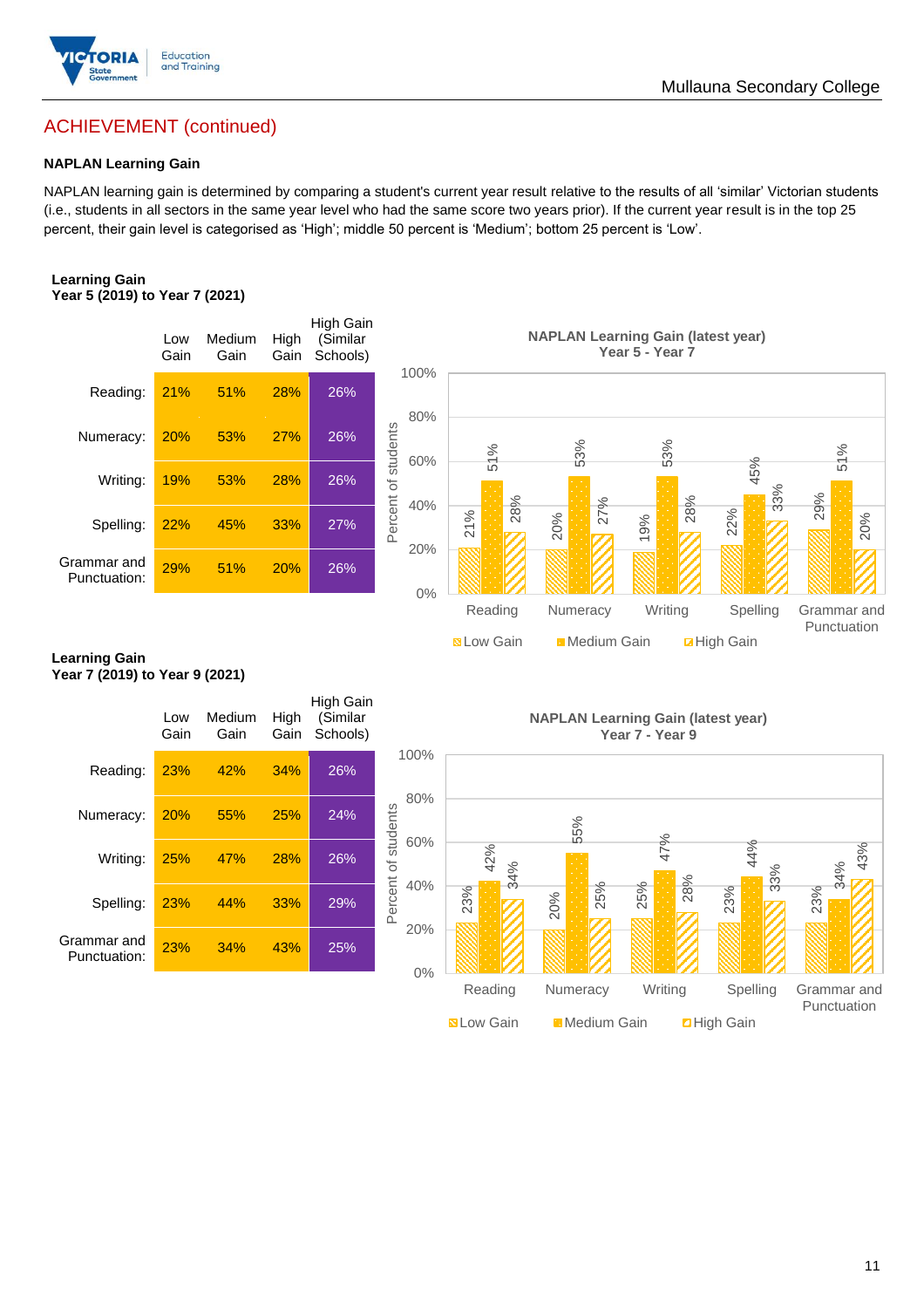

## ACHIEVEMENT (continued)

#### **Victorian Certificate of Education (VCE)**

Mean study score from all VCE subjects undertaken by students at this school. This includes all Unit 3 and 4 studies (including those completed in Year 11) and any VCE VET studies awarded a study score.

The maximum student study score is 50 and the state-wide mean (including government and non-government schools) is set at 30.



\* *Due to COVID-19, there may be some under-reporting of VET completed competencies from schools due to students still completing outstanding 2021 VET units in 2022.*

### ENGAGEMENT

*Key: 'Similar Schools' are a group of Victorian government schools that are like this school, taking into account the school's socioeconomic background of students, the number of non-English speaking students and the size and location of the school.*

#### **Average Number of Student Absence Days**

Absence from school can impact on students' learning. Common reasons for non-attendance include illness and extended family holidays. Absence and attendance data in 2020 and 2021 may have been influenced by local COVID-19.



Average number of absence days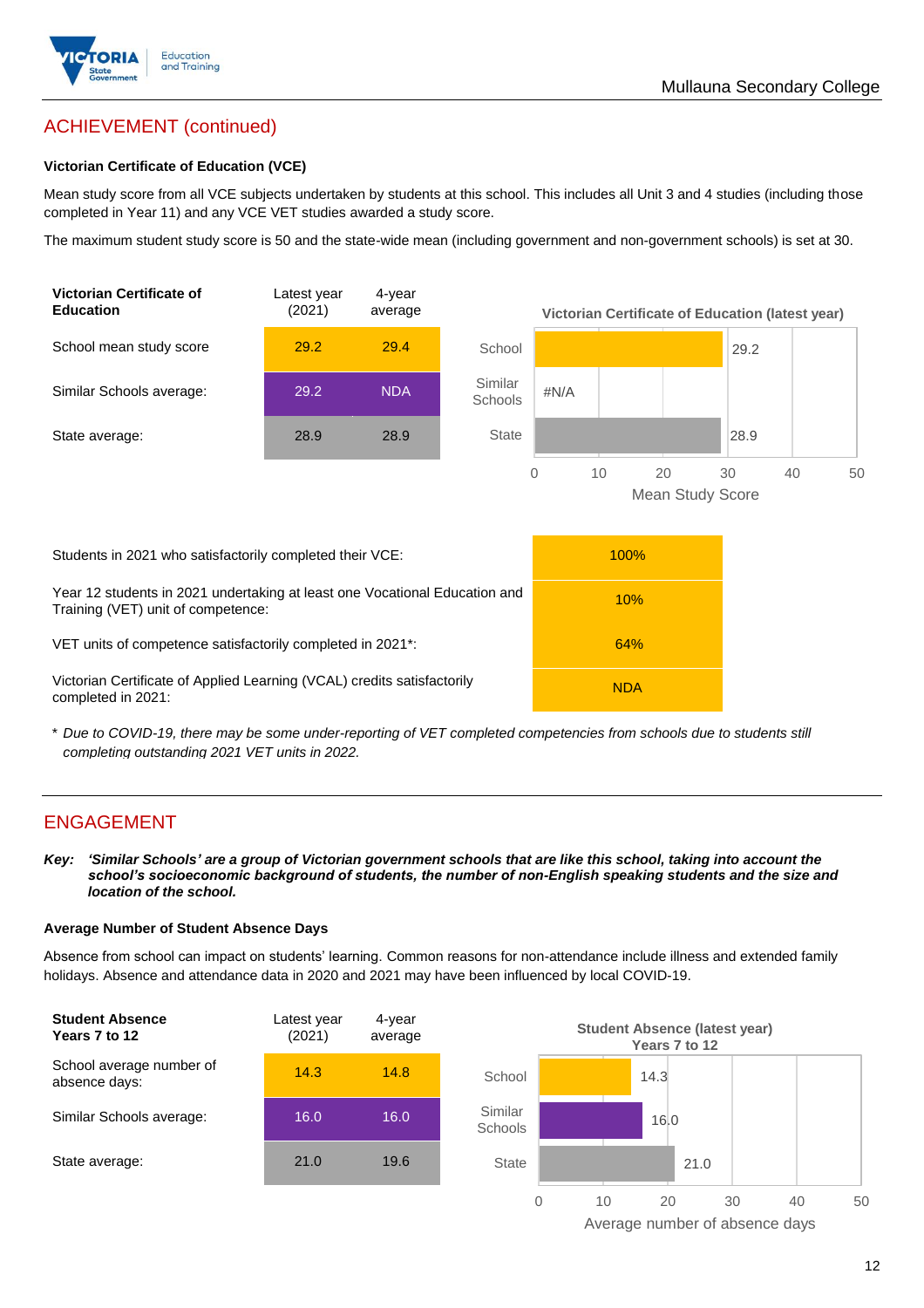

## ENGAGEMENT (continued)

#### **Attendance Rate (latest year)**

|                                             | Year i | Year 8 | Year 9 | Year 10 | Year 11 | Year 12 |
|---------------------------------------------|--------|--------|--------|---------|---------|---------|
| Attendance Rate by year level<br>$(2021)$ : | 94%    | 94%    | 91%    | 92%     | 90%     | 96%     |

#### **Student Retention**

Percentage of Year 7 students who remain at the school through to Year 10.



#### **Students exiting to further studies or full-time employment**

Percentage of students from Years 10 to 12 going on to further studies or full-time employment.

Note: This measure refers to data from the year when students exited the school. Data excludes destinations recorded as 'Unknown'.



Percent of students with positive destinations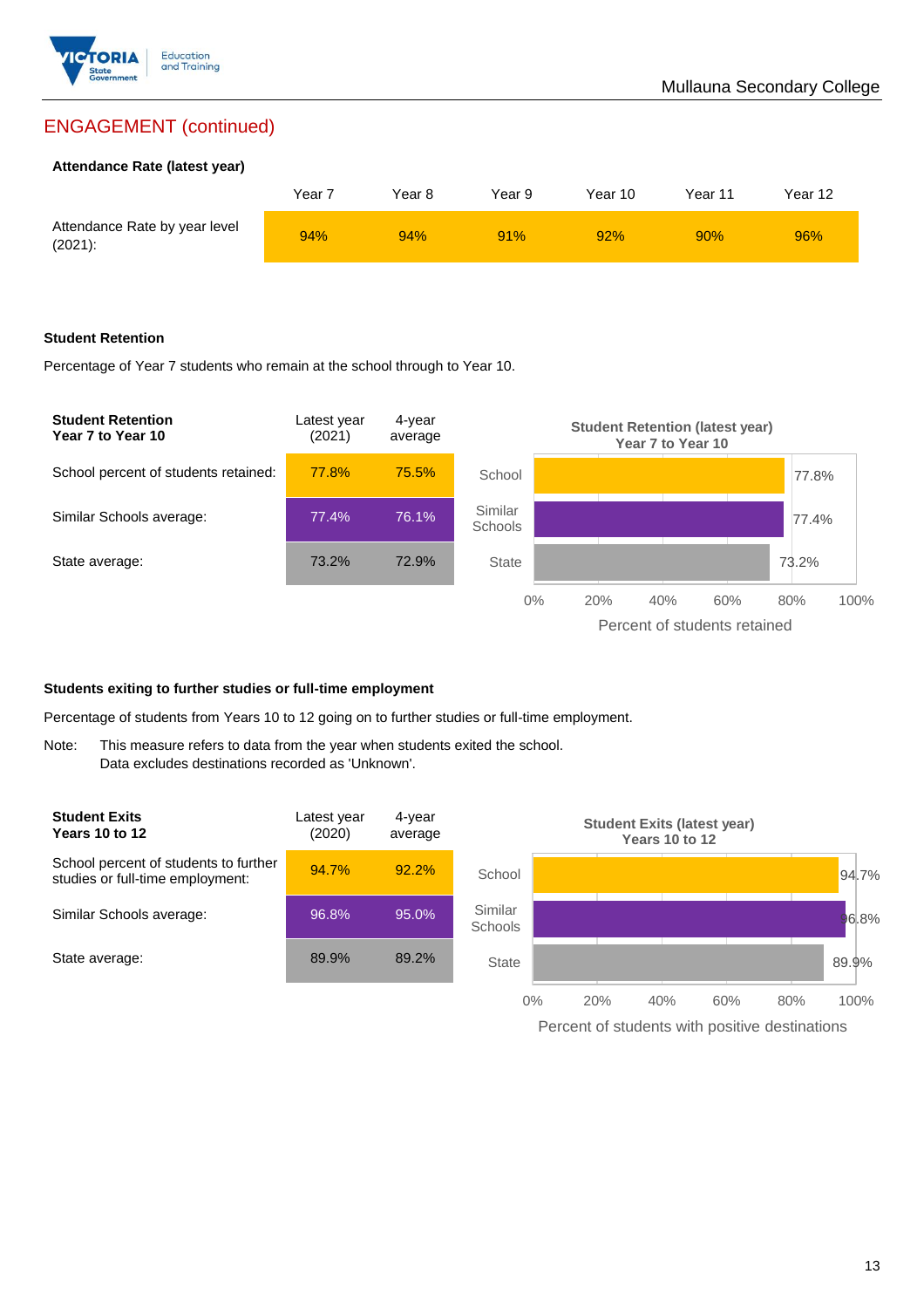

## **WELLBEING**

*Key: 'Similar Schools' are a group of Victorian government schools that are like this school, taking into account the school's socioeconomic background of students, the number of non-English speaking students and the size and location of the school.*

#### **Student Attitudes to School – Sense of Connectedness**

The percent endorsement on Sense of Connectedness factor, as reported in the Attitudes to School Survey completed annually by Victorian government school students, indicates the percent of positive responses (agree or strongly agree).



*Due to lower participation rates, differences in the timing of the survey/length of survey period and the general impact of Covid19 across 2020 and 2021, data are often not comparable with previous years or within similar school groups. Care should be taken when interpreting these results.*



#### **Student Attitudes to School – Management of Bullying**

The percent endorsement on Management of Bullying factor, as reported in the Attitudes to School Survey completed annually by Victorian government school students, indicates the percent of positive responses (agree or strongly agree).

| <b>Management of Bullying</b><br>Years 7 to 12 | Latest year<br>(2021) | 4-year<br>average |  |
|------------------------------------------------|-----------------------|-------------------|--|
| School percent endorsement:                    | 55.5%                 | 60.3%             |  |
| Similar Schools average:                       | 52.7%                 | 56.4%             |  |
| State average:                                 | 53.3%                 | 56.8%             |  |

*Due to lower participation rates, differences in the timing of the survey/length of survey period and the general impact of Covid19 across 2020 and 2021, data are often not comparable with previous years or within similar school groups. Care should be taken when interpreting these results.*

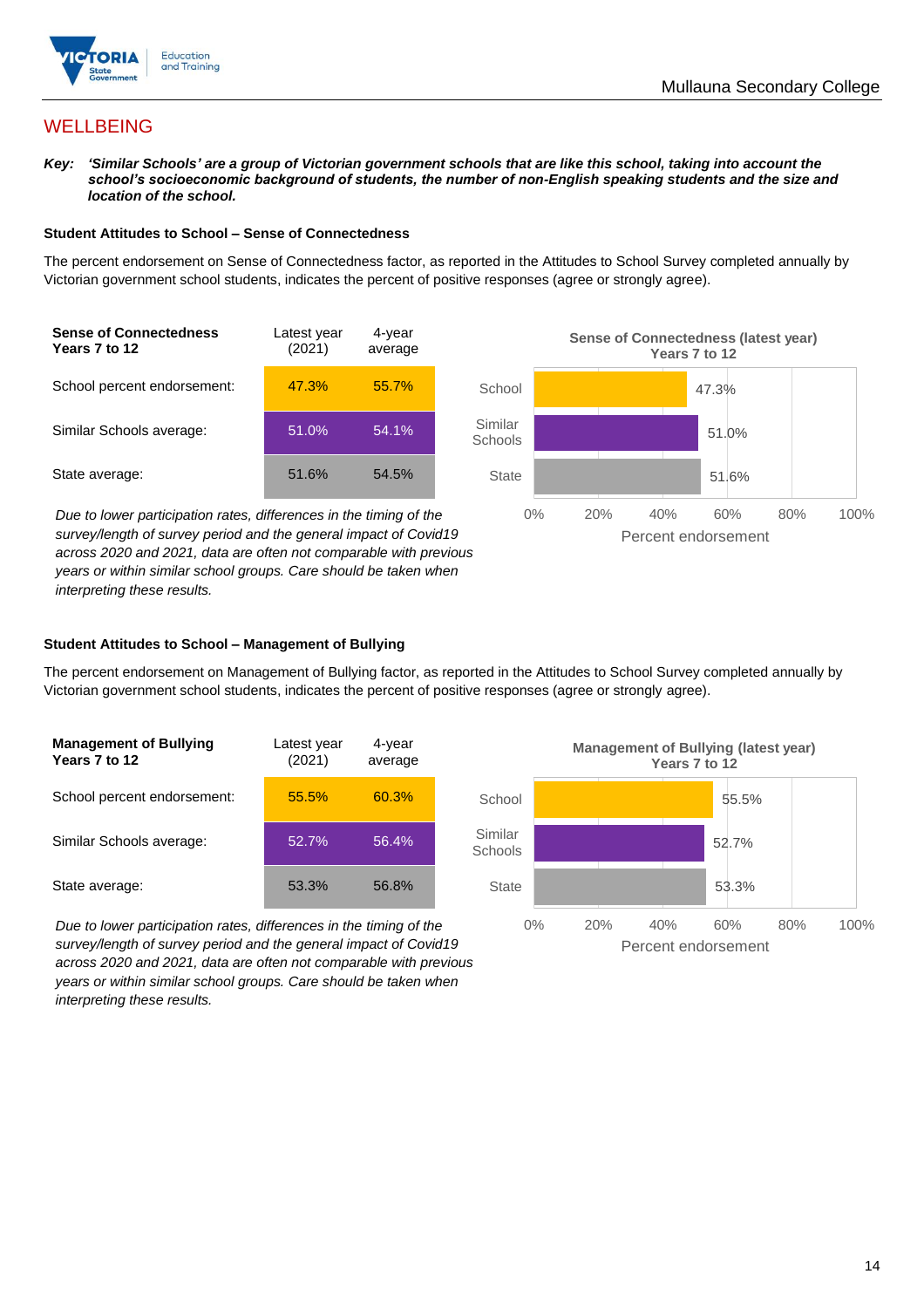

# **Financial Performance and Position**

FINANCIAL PERFORMANCE - OPERATING STATEMENT SUMMARY FOR THE YEAR ENDING 31 DECEMBER, 2021

| <b>Revenue</b>                  | <b>Actual</b> |
|---------------------------------|---------------|
| <b>Student Resource Package</b> | \$5,856,534   |
| Government Provided DET Grants  | \$499,700     |
| Government Grants Commonwealth  | \$7,256       |
| Government Grants State         | \$9,800       |
| <b>Revenue Other</b>            | \$31,764      |
| <b>Locally Raised Funds</b>     | \$430,461     |
| <b>Capital Grants</b>           | \$0           |
| <b>Total Operating Revenue</b>  | \$6,835,514   |

| Equity $1$                                          | <b>Actual</b> |
|-----------------------------------------------------|---------------|
| Equity (Social Disadvantage)                        | \$47,832      |
| Equity (Catch Up)                                   | \$21,498      |
| <b>Transition Funding</b>                           | \$0           |
| Equity (Social Disadvantage - Extraordinary Growth) | \$0           |
| <b>Equity Total</b>                                 | \$69,330      |

| <b>Expenditure</b>                    | <b>Actual</b> |
|---------------------------------------|---------------|
| Student Resource Package <sup>2</sup> | \$6,035,639   |
| Adjustments                           | \$0           |
| <b>Books &amp; Publications</b>       | \$4,911       |
| Camps/Excursions/Activities           | \$133,896     |
| <b>Communication Costs</b>            | \$11,035      |
| Consumables                           | \$100,317     |
| Miscellaneous Expense <sup>3</sup>    | \$44,709      |
| <b>Professional Development</b>       | \$17,292      |
| Equipment/Maintenance/Hire            | \$156,115     |
| <b>Property Services</b>              | \$84,964      |
| Salaries & Allowances <sup>4</sup>    | \$103,272     |
| <b>Support Services</b>               | \$115,564     |
| Trading & Fundraising                 | \$2,195       |
| Motor Vehicle Expenses                | \$7,645       |
| Travel & Subsistence                  | \$0           |
| <b>Utilities</b>                      | \$65,308      |
| <b>Total Operating Expenditure</b>    | \$6,882,862   |
| <b>Net Operating Surplus/-Deficit</b> | (\$47,347)    |
| <b>Asset Acquisitions</b>             | \$0           |

(1) The equity funding reported above is a subset of the overall revenue reported by the school.

(2) Student Resource Package Expenditure figures are as of 10 Mar 2022 and are subject to change during the reconciliation process.

(3) Miscellaneous Expenses include bank charges, administration expenses, insurance and taxation charges.

(4) Salaries and Allowances refers to school-level payroll.